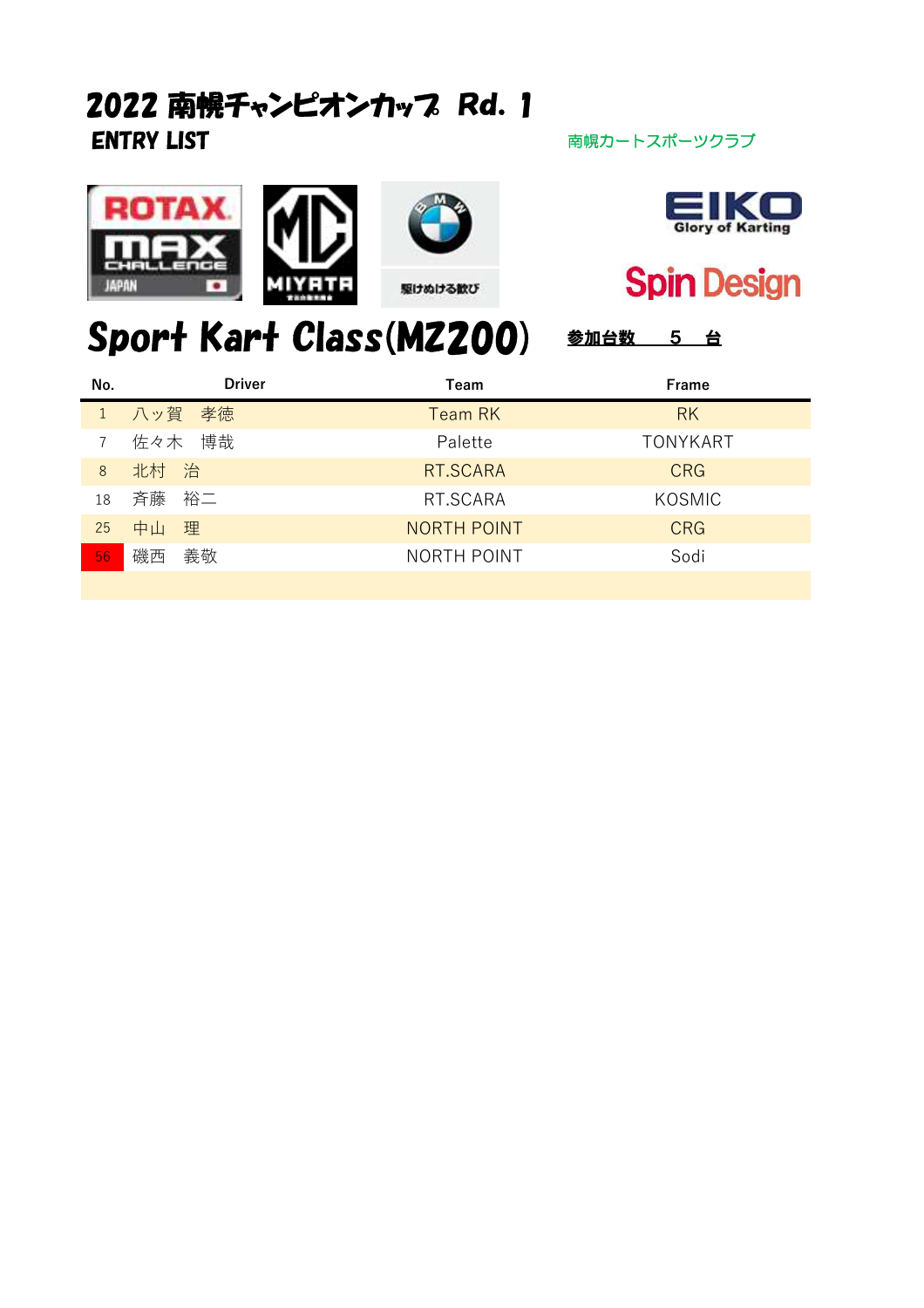#### ENTRY LIST **ENTRY LIST** アイディスク アイディスプレートスポーツクラブ 2022 南幌チャンピオンカップ Rd. 1











## **Spin Design**

| <b>Novis class</b><br><u> 13</u><br>台<br><u> 参加</u> 台数 |               |                    |                       |  |
|--------------------------------------------------------|---------------|--------------------|-----------------------|--|
| No.                                                    | <b>Driver</b> | Team               | Frame                 |  |
| $\mathbf{1}$                                           | 高妻 守          | RT.SCARA           | <b>KOSMIC</b>         |  |
| 4                                                      | 津田貫久          | RT.SCARA           | <b>TONYKART</b>       |  |
| $5\overline{)}$                                        | 柴田<br>上       | 3 9 Racing         | <b>KOSMIC</b>         |  |
| 9                                                      | 嘉章<br>永坂      | <b>NORTH POINT</b> | TONYKART              |  |
| 13                                                     | 佐々木 一麿        | <b>NORTH POINT</b> | <b>TONYKART</b>       |  |
| 15                                                     | 閣也<br>三浦      | エリス                | <b>KOSMIC</b>         |  |
| 19                                                     | 貴司<br>柏谷      | RT.SCARA           | <b>KOSMIC</b>         |  |
| 23                                                     | 中村<br>州利      | <b>NORTH POINT</b> |                       |  |
| 24                                                     | 智一<br>山内      | RT.SCARA           | <b>CROC PROMOTION</b> |  |
| 28                                                     | 石倉<br>理彦      | RT.SCARA           | <b>CROC PROMOTION</b> |  |
| 36                                                     | 遥空<br>立花      | RT.SCARA           | <b>CROC PROMOTION</b> |  |
| 40                                                     | 塩塚<br>尚巳      | 3 9 Racing         | <b>BIREL ART</b>      |  |
| 41                                                     | 清美<br>中野      | <b>NORTH POINT</b> | <b>EIKO</b>           |  |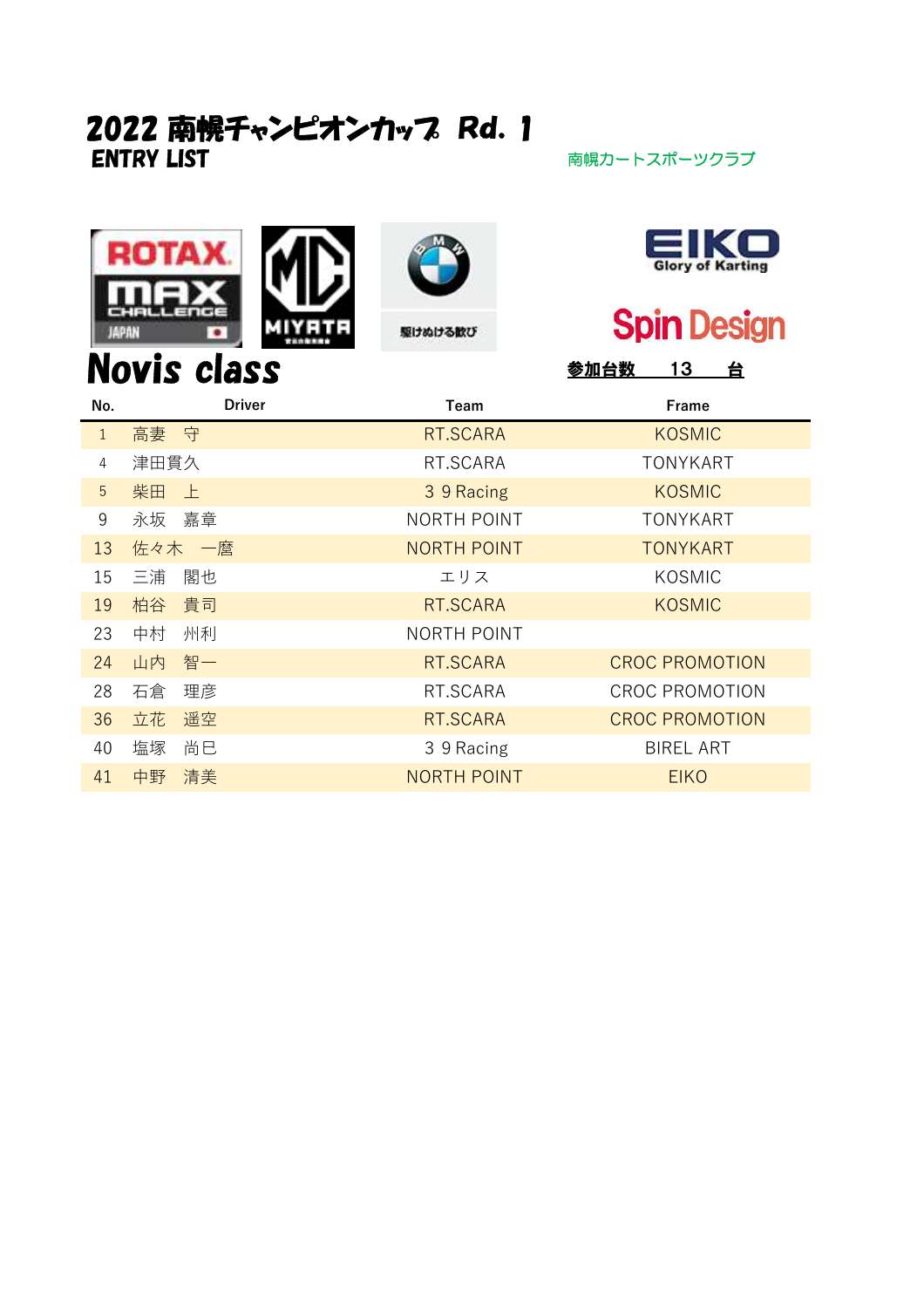### ENTRY LIST マインスポーツクラブ 南幌カートスポーツクラブ 2022 南幌チャンピオンカッフ Rd. 1





## **Spin Design**

#### Micro Max class **SADA** SADA A A Driver

| No. | Driver   |    | Team       | Frame            |
|-----|----------|----|------------|------------------|
| 6   | 小野 蓮旺    | 11 | 3 9 racing | <b>TONY KART</b> |
| 10  | 廣田<br>琢磨 | 9  | 3 9 racing | Parolin          |
| 39  | 和田 朋也    | 9  | 3 9 racing | Parolin          |
| 66  | 小田桐<br>亮 | 9  | 3 9 racing | Parolin          |
|     |          |    |            |                  |